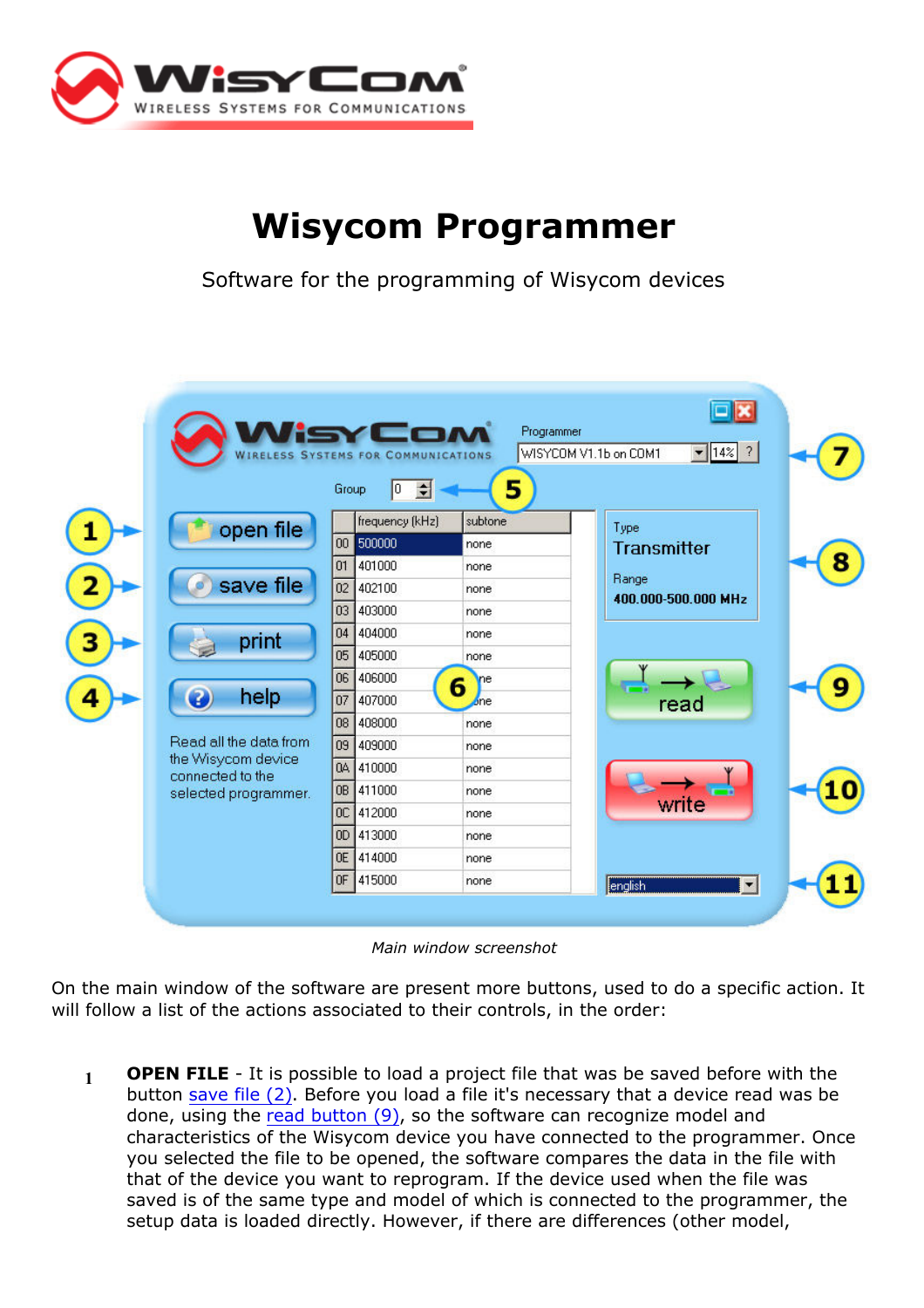different type or number of channel-groups) the software offers to the user the possibility to load selectively the needed data, showing a form for manual import. Here all the groups present on the file are listed on the left, together with their properties, while on the right it is possible to choose the target group of the device, that has to be reprogrammed. Please note that the software checks in any case the data to be loaded, assuring congruence of the hardware properties (frequency limits, type, and so on).

- $2$  SAVE FILE This button allows the user to save to file all the current data. Please note that all the inserted data will be saved, no matter if they has been written/updated on the device or not. The saved data could be re-loaded when needed, using the function open file (1)
- 3 PRINT The action allows the user to print an hardcopy of all the data currently inserted. Please note that all the inserted data will be saved, no matter if they has been written/updated on the device or not.
- 4 HELP Shows this help page
- 5 GROUP Permits to choose the current channel group. Relative data will be shown on the main grid (6) and on the group properties table (8).
- 6 MAIN DATA GRID This grid shows channel frequencies and subtones relative to the current group, selected using the group spin-button (5). The grid allows, when possible, to change the present values, simply inserting a new value with the keyboard or pressing the fast hotkeys.

To change a frequency is possible simply selecting the grid cell relative to the channel to be modified, then inserting a new numeric value (in kHz) followed by enter or by a cursor key, or even easier by clicking on an arrow button on the right of the selected cell. If the inputed frequency value is not tunable, because not multiple of the PLL step, this will be floor-rounded to the first valid value. Then will be possible to switch between previous/next allowed steps simply clicking on the arrow keys on the right of the selected cell. In the case it's inserted a frequency value that doesn't respect the frequency limits of the current group, showed on the group properties table (8), the wrong value will be blanked.

To modify a subtone associated to a channel is possible choosing from available values. Please note that in many cases the subtone function is present on the device, but it's hardwired and it cannot be software modified: in this cases the value is correctly showed but any attempt of modify is refused by the software.

- **PROGRAMMER** The drop-down list allows the user to choose which programmer has te be used, in the case that more compatible units are connected to the personal computer at the same time. When the software is executed an internal routine scans all the available communication ports, searching for programming devices. If no one programmer is found, this list will be showed empty, thus the read/write will not be possible. In the case a connected programmer is not detected, please check all connection cables and the mains power supply or status of the batteries. Then start a new scan pressing the small button on the right with the "?" symbol. The vertical percentage bar shows the **battery status** of the selected programmer.
- 8 GROUP PROPERTIES This table describe all the hardware data of the currently selected channel group. Frequency limits, type of group section and other rilevant data are showed here.